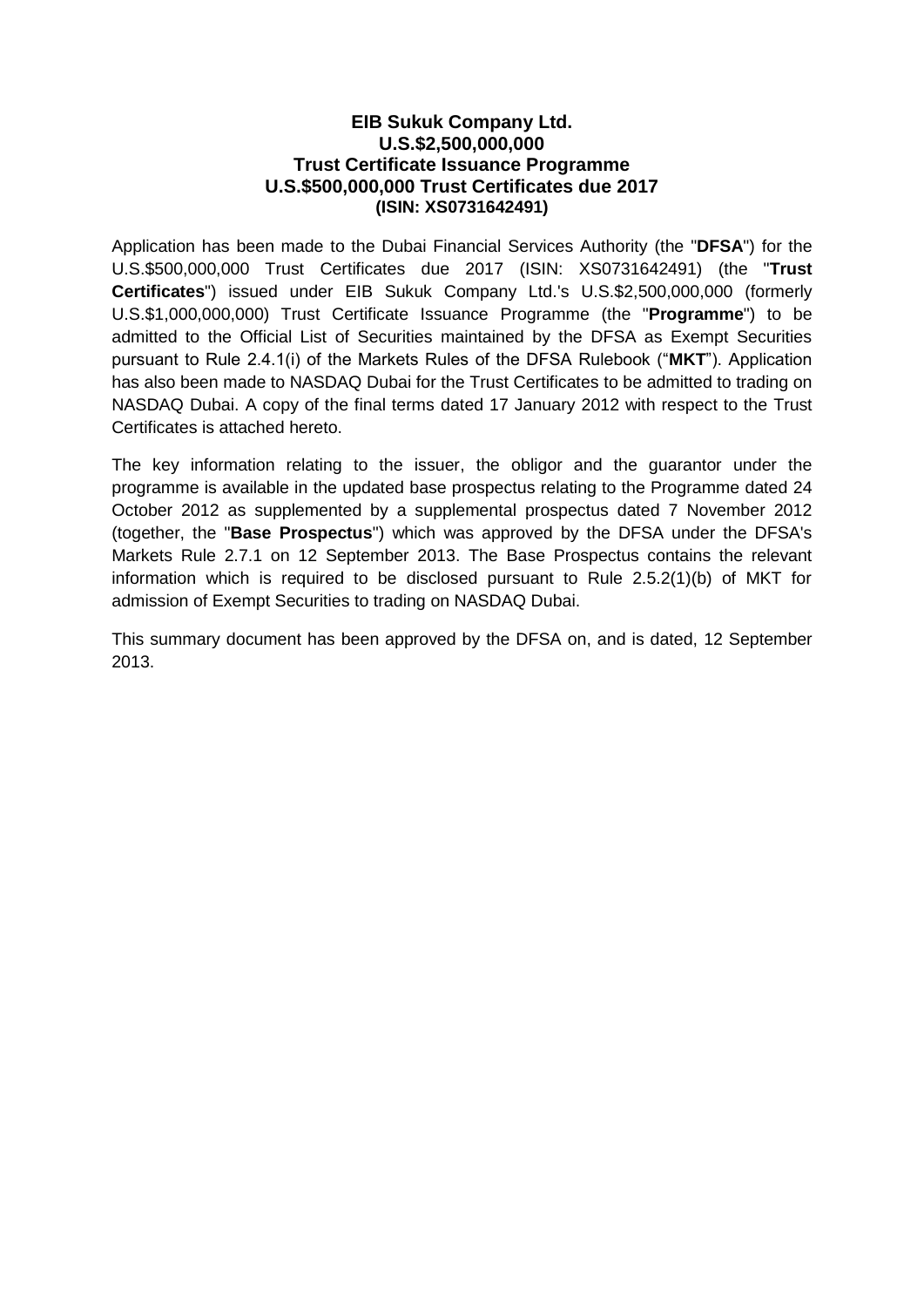#### **APPLICABLE FINAL TERMS**

17 January 2012

#### **EIB Sukuk Company Ltd.**

#### **Issue of U.S.\$500,000,000 Trust Certificates due 2017**

#### **under th**e

#### **U.S.\$1,000,000,000**

#### **Trust Certificate Issuance Programm**e

#### **PART A – CONTRACTUAL TERMS**

Terms used herein shall be deemed to be defined as such for the purposes of the Conditions set forth in the Base Prospectus dated 15 September 2011, as supplemented by the supplemental base prospectus dated 22 December 2011 (the **Base Prospectus**), which constitutes a base prospectus for the purposes of the Prospectus Directive (Directive 2003/71/EC) (the **Prospectus Directive**). This document constitutes the Final Terms of the Trust Certificates described herein for the purposes of Article 5.4 of the Prospectus Directive and must be read in conjunction with the Base Prospectus. Full information on the Issuer, Emirates Islamic Bank PJSC, Emirates NBD PJSC and the offer of the Trust Certificates is only available on the basis of a combination of these Final Terms and the Base Prospectus. The Base Prospectus is available for viewing at the registered office of the Issuer at c/o Deutsche Bank (Cayman) Limited, P.O. Box 1984, Boundary Hall, Cricket Square, George Town, Grand Cayman KY1-1104, Cayman Islands and the Principal Paying Agent at Winchester House, 1 Great Winchester Street, London EC2N 2DB and copies may be obtained from those offices.

| 1.             |                                             | <b>Issuer and Trustee:</b>          | EIB Sukuk Company Ltd.                                                   |  |  |  |  |
|----------------|---------------------------------------------|-------------------------------------|--------------------------------------------------------------------------|--|--|--|--|
| 2.             | (i) Obligor:                                |                                     | Emirates Islamic Bank PJSC                                               |  |  |  |  |
|                |                                             | (ii) Guarantor:                     | Emirates NBD PJSC                                                        |  |  |  |  |
| 3 <sub>1</sub> |                                             | Series Number:                      | $\overline{2}$                                                           |  |  |  |  |
| 4.             | Specified Currency:                         |                                     | U.S. dollars $($ U.S. $$)$                                               |  |  |  |  |
| 5.             | Aggregate Face Amount of Series:            |                                     | U.S.\$500,000,000                                                        |  |  |  |  |
| 6.             | Issue Price:                                |                                     | 100 per cent. of the Aggregate Face Amount                               |  |  |  |  |
| 7.             | Specified Denominations:                    |                                     | U.S.\$200,000 and integral multiples of U.S.\$1,000 in<br>excess thereof |  |  |  |  |
| 8.             | (a)                                         | Issue Date:                         | 18 January 2012                                                          |  |  |  |  |
|                | Return Accrual<br>(b)<br>Commencement Date: |                                     | <b>Issue Date</b>                                                        |  |  |  |  |
| 9.             | <b>Maturity Date:</b>                       |                                     | 18 January 2017                                                          |  |  |  |  |
| 10.            |                                             | Periodic Distribution Amount Basis: | 4.718 per cent. Fixed Periodic Distribution Amount                       |  |  |  |  |
|                |                                             |                                     |                                                                          |  |  |  |  |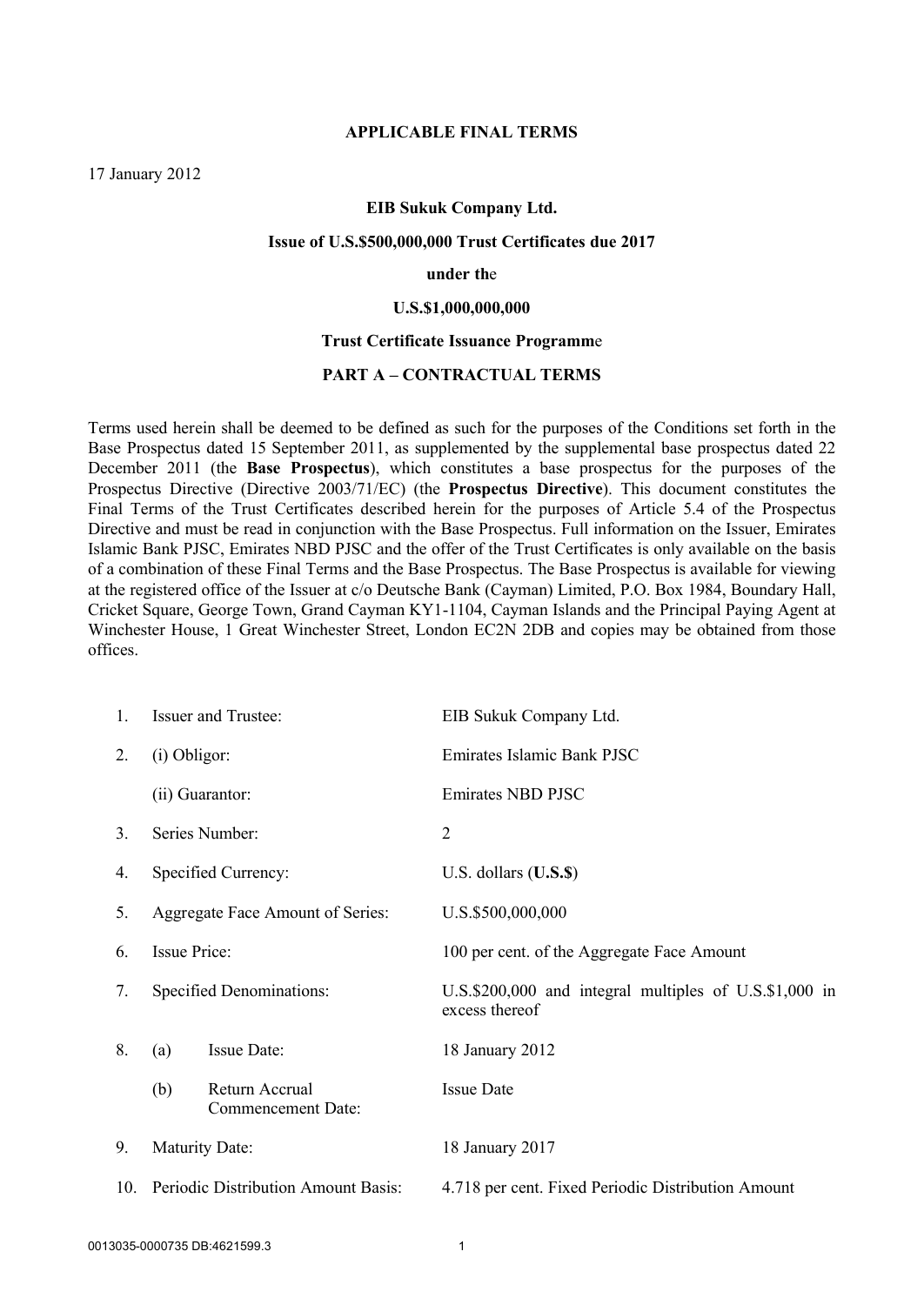| 11. Dissolution Basis:                     | Dissolution at par |
|--------------------------------------------|--------------------|
| 12. Change of Periodic Distribution Basis: | Not Applicable     |
| 13. Call/Put Options:                      | Not Applicable     |
| 14. Status:                                | Unsubordinated     |
| 15. Method of distribution:                | Syndicated         |

# **PROVISIONS RELATING TO PERIODIC DISTRIBUTIONS PAYABLE**

|     |                        | 16. Fixed Periodic Distribution Provisions                                            | Applicable                                                                   |  |  |  |  |
|-----|------------------------|---------------------------------------------------------------------------------------|------------------------------------------------------------------------------|--|--|--|--|
|     | (a)                    | Rate:                                                                                 | 4.718 per cent. per annum payable semi-annually in<br>arrear                 |  |  |  |  |
|     | (b)                    | Periodic Distribution Dates:                                                          | 18 July and 18 January in each year up to and including<br>the Maturity Date |  |  |  |  |
|     | (c)                    | Fixed Amount:                                                                         | U.S.\$4,718 per Trust Certificate of U.S.\$200,000<br>Specified Denomination |  |  |  |  |
|     | (d)                    | Broken Amount(s):                                                                     | Not Applicable                                                               |  |  |  |  |
|     | (e)                    | Day Count Fraction:                                                                   | 30/360                                                                       |  |  |  |  |
|     | (f)                    | Determination Date(s):                                                                | Not Applicable                                                               |  |  |  |  |
|     | (g)                    | Other terms relating to the<br>method of calculating Fixed<br>Periodic Distributions: | Not Applicable                                                               |  |  |  |  |
| 17. | Floating<br>Provisions | Periodic<br>Distribution                                                              | Not Applicable                                                               |  |  |  |  |

### **PROVISIONS RELATING TO DISSOLUTION**

| 18. Optional Dissolution (Call):                    | Not Applicable                                                                 |
|-----------------------------------------------------|--------------------------------------------------------------------------------|
| 19. Final Dissolution Amount:                       | U.S.\$200,000 per Trust Certificate of U.S.\$200,000<br>Specified Denomination |
| 20. Early Dissolution Amount (Tax):                 | <b>Final Dissolution Amount</b>                                                |
| 21. Dissolution Amount pursuant to<br>Condition 14: | U.S.\$200,000 per Trust Certificate of U.S.\$200,000<br>Specified Denomination |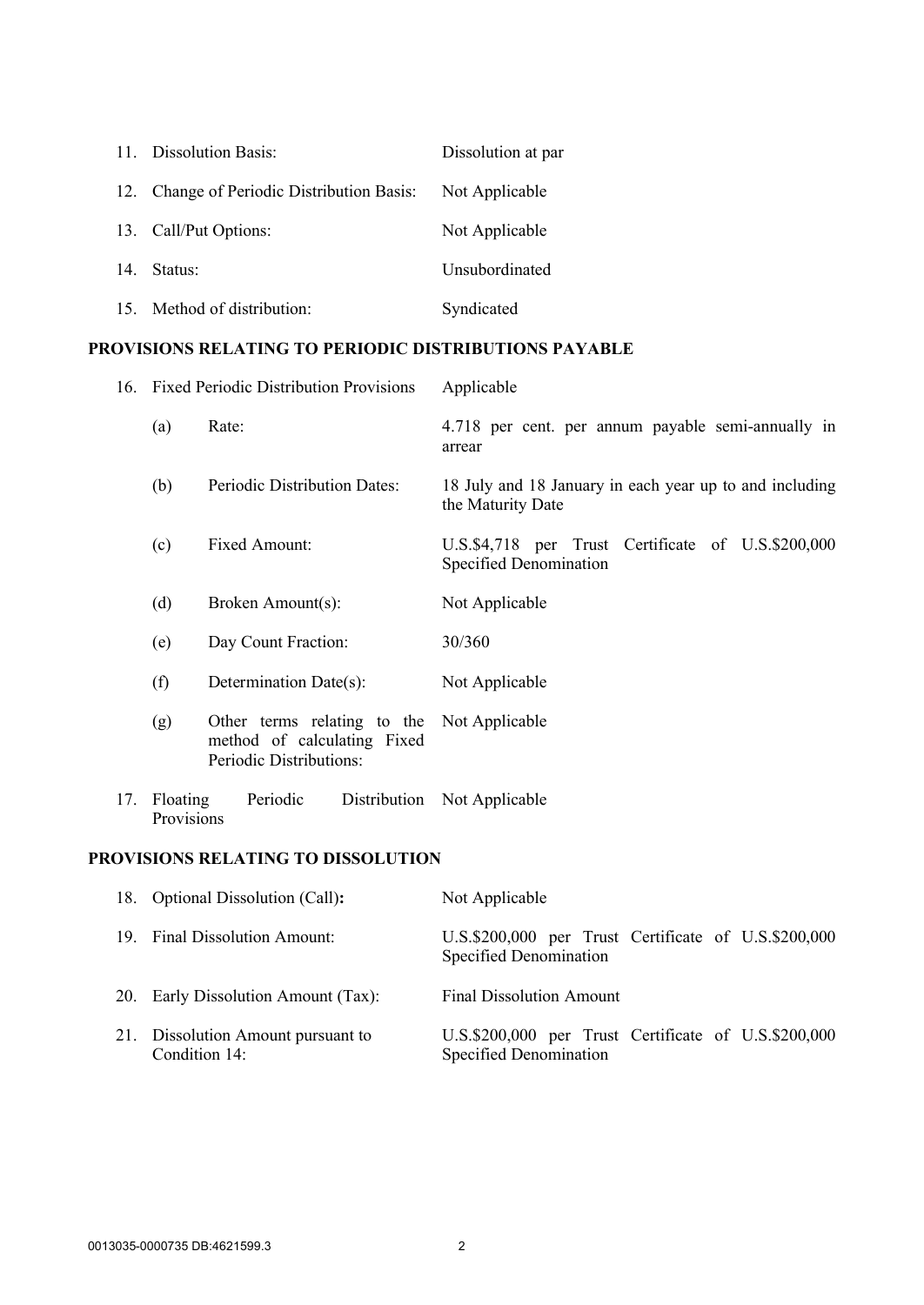## **PROVISIONS RELATING TO OPTIONAL REDEMPTION**

|     | 22. Optional Redemption (Investor Put):                                                                                            | Not Applicable                                                                                                                                                                                   |  |  |  |
|-----|------------------------------------------------------------------------------------------------------------------------------------|--------------------------------------------------------------------------------------------------------------------------------------------------------------------------------------------------|--|--|--|
|     | <b>GENERAL PROVISIONS APPLICABLE TO THE TRUST CERTIFICATES</b>                                                                     |                                                                                                                                                                                                  |  |  |  |
|     | 23. Form of Trust Certificates:                                                                                                    | Trust Certificate exchangeable<br>Global<br>for<br>Trust<br>Certificates in definitive registered form in the limited<br>circumstances specified in the Global Trust Certificate                 |  |  |  |
|     | 24. Additional Financial Centre(s):                                                                                                | Not Applicable                                                                                                                                                                                   |  |  |  |
|     | PROVISIONS IN RESPECT OF THE CO-OWNERSHIP ASSETS                                                                                   |                                                                                                                                                                                                  |  |  |  |
|     | Date:                                                                                                                              | 25. Co-ownership Assets on the Issue As scheduled to the Supplemental Purchase Contract<br>dated 18 January 2012, a copy of which schedule is set<br>out in the Annex hereto                     |  |  |  |
| 26. | Co-ownership interests in the Co-<br>Ownership Assets:                                                                             | 99.533 per cent.<br>Issuer:<br>$0.467$ per cent.<br>Obligor:                                                                                                                                     |  |  |  |
| 27. | Trust Assets:                                                                                                                      | Condition 5.1 ( <i>Trust Assets</i> ) applies                                                                                                                                                    |  |  |  |
|     | 28. Details of Transaction Account:                                                                                                | EIB SUKUK COMPANY LTD SERIES 2<br>0286922-0000-USD-001-CTA<br>No:<br>with<br>Account<br>Deutsche Bank AG, London Branch                                                                          |  |  |  |
|     | Transaction<br>29. Other<br>Document<br>Information:                                                                               |                                                                                                                                                                                                  |  |  |  |
|     | Supplemental Trust Deed:<br>(a)                                                                                                    | Supplemental Trust Deed dated 18 January 2012<br>between the Issuer, the Trustee, the Obligor, the<br>Guarantor and the Delegate                                                                 |  |  |  |
|     | Purchase<br>(b)<br>Supplemental<br>Contract:                                                                                       | Supplemental Purchase Contract dated 18 January 2012<br>between the Issuer, the Trustee and the Obligor                                                                                          |  |  |  |
|     | Late Payment Percentage: (For 1 per cent. per annum<br>(c)<br>the purpose of Clause 3.4 of<br>the Purchase<br>Undertaking<br>Deed) |                                                                                                                                                                                                  |  |  |  |
| 30. | Other final terms:                                                                                                                 | Not Applicable                                                                                                                                                                                   |  |  |  |
|     | <b>DISTRIBUTION</b>                                                                                                                |                                                                                                                                                                                                  |  |  |  |
|     | 31. (a)<br>syndicated,<br>If<br>οf<br>names<br>Managers:                                                                           | <b>Joint Lead Managers:</b><br>Citigroup Global Markets Limited<br><b>Emirates NBD Capital Limited</b><br>HSBC Bank plc<br>National Bank of Abu Dhabi P.J.S.C.<br><b>Standard Chartered Bank</b> |  |  |  |

The Royal Bank of Scotland plc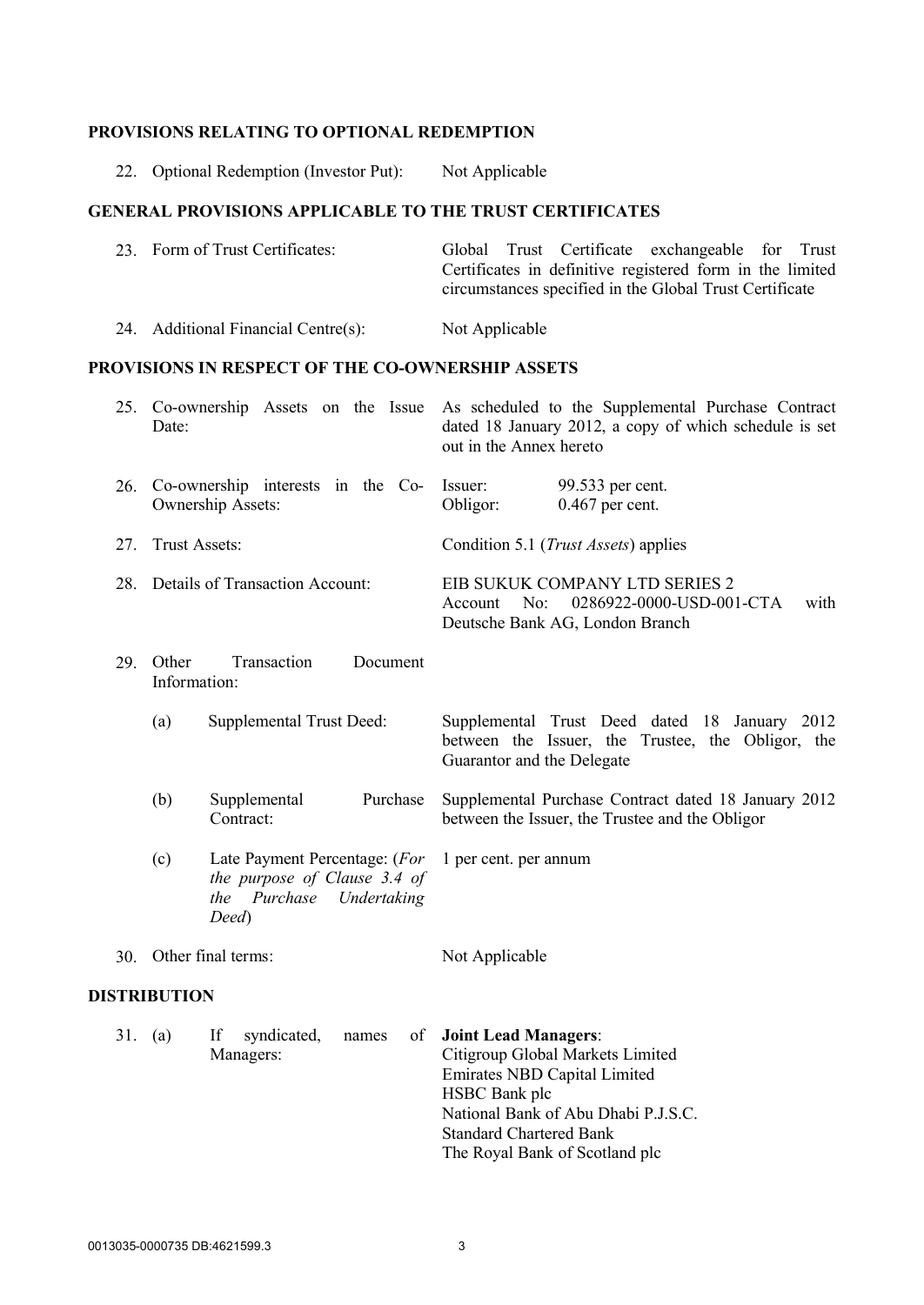Co-Managers: Dubai Islamic Bank PJSC Hong Leong Islamic Bank Berhad

| (b) | Date       |  | Subscription 17 January 2012 |
|-----|------------|--|------------------------------|
|     | Agreement: |  |                              |

- 32. If non-syndicated, name of relevant Not Applicable Dealer:
- 33. Additional selling restrictions: Not Applicable

### **PURPOSE OF FINAL TERMS**

These Final Terms comprise the final terms required for issue and admission to trading on the London Stock Exchange's regulated market and listing on the Official List of the UK Listing Authority of the Trust Certificates described herein pursuant to the US\$1,000,000,000 Trust Certificate Issuance Programme of EIB Sukuk Company Ltd.

#### **RESPONSIBILITY**

Each of the Issuer, the Obligor and the Guarantor accepts responsibility for the information contained in these Final Terms. To the best of the knowledge and belief of each of the Issuer, the Obligor and the Guarantor (having taken all reasonable care to ensure that such is the case) the information contained in these Final Terms is in accordance with the facts and does not omit anything likely to affect the import of such information.

Signed on behalf of EIB Sukuk Company Ltd. (the (Issuer)

By: Duby authorised

Signed on behalf of Emirates Islamic Bank PJSC Signed on behalf of Emirates NBD PJSC (the (the Obligor)

By:

Duly authorised

By:

Guarantor)

Duly authorised

Confidential 4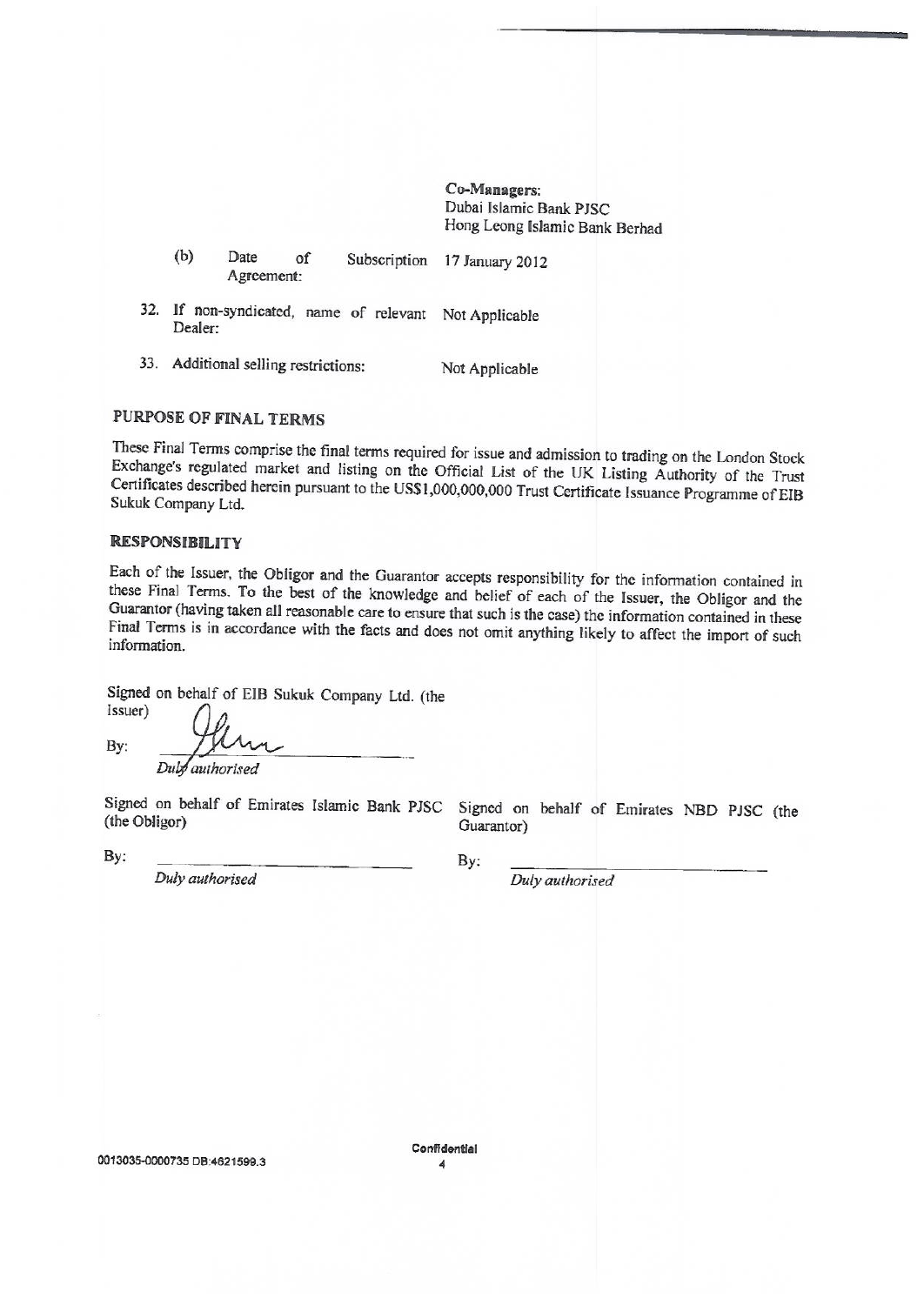Co-Managers: Dubai Islamic Bank PJSC Hong Leong Islamic Bank Berhad

- $(b)$ Subscription Date of 17 January 2012 Agreement:
- 32. If non-syndicated, name of relevant Not Applicable Dealer:
- 33. Additional selling restrictions: Not Applicable

#### **PURPOSE OF FINAL TERMS**

These Final Terms comprise the final terms required for issue and admission to trading on the London Stock Exchange's regulated market and listing on the Official List of the UK Listing Authority of the Trust Certificates described herein pursuant to the US\$1,000,000,000 Trust Certificate Issuance Programme of EIB Sukuk Company Ltd.

#### **RESPONSIBILITY**

Each of the Issuer, the Obligor and the Guarantor accepts responsibility for the information contained in these Final Terms. To the best of the knowledge and belief of each of the Issuer, the Obligor and the Guarantor (having taken all reasonable care to ensure that such is the case) the information contained in these Final Terms is in accordance with the facts and does not omit anything likely to affect the import of such information.

Signed on behalf of EIB Sukuk Company Ltd. (the Issuer)

By:

Duly authorised

Signed on behalf of Emirates Islamic Bank PJSC Signed on behalf of Emirates NBD PJSC (the (the Obligor)



Guarantor) By: *Outy* authorised Saeed A. Yousuf

**Company Secretary**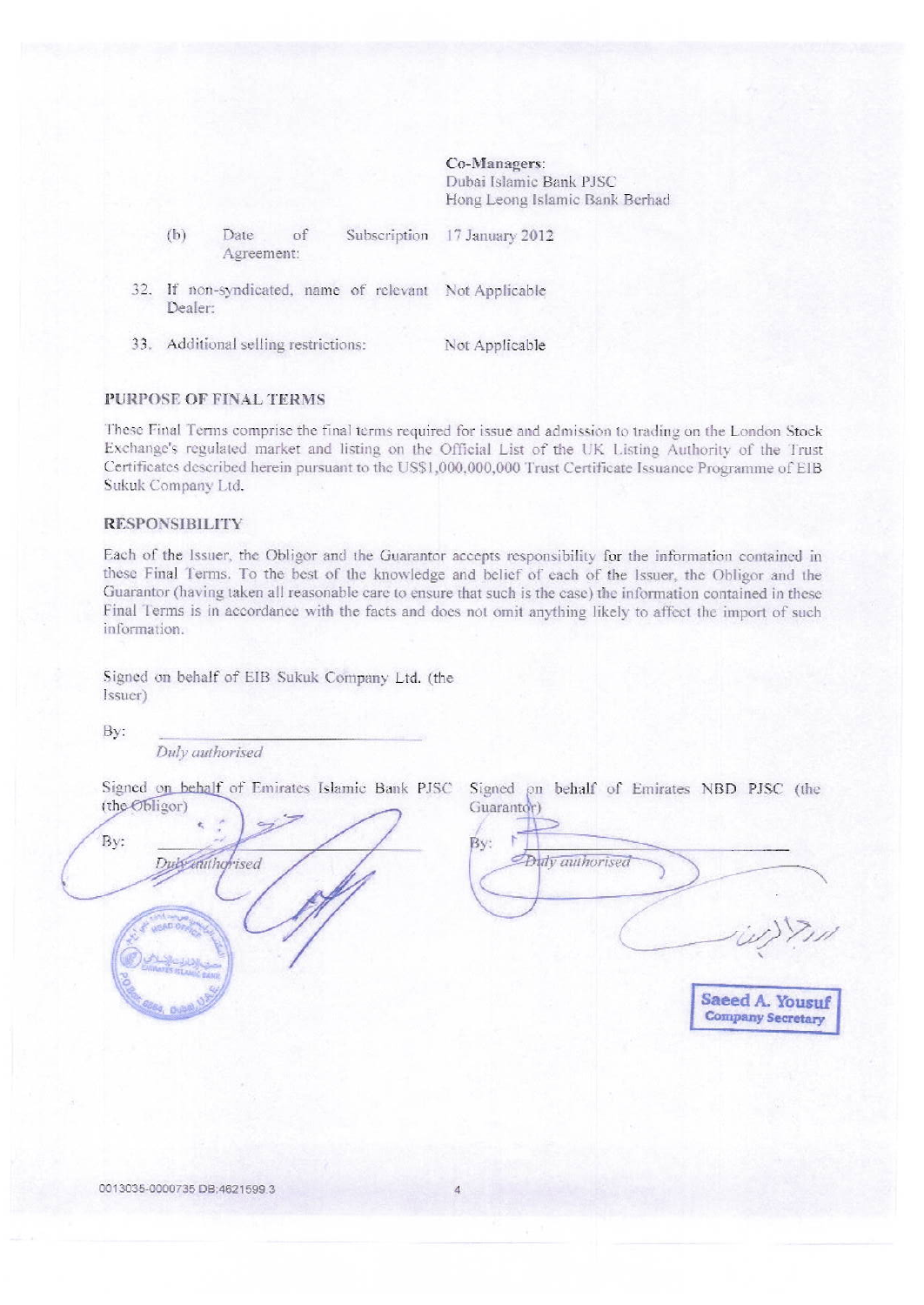#### **PART B – OTHER INFORMATION**

### **1. LISTING AND ADMISSION TO TRADING**

- (i) Listing: London
- (ii) Admission to trading: Application has been made for the Trust Certificates to be admitted to trading on the London Stock Exchange's regulated market and listed on the Official List of the UK Listing Authority with effect from 18 January 2012
- (iii) Estimate of total expenses related to admission to trading: GBP 3,650

#### **2. RATINGS**

Ratings: The Trust Certificates to be issued have been rated:

Moody's: A3 (Neg)

Fitch:  $A+ (Stable)$ 

Moody's Investors Services Ltd. is established in the European Union and is registered under Regulation (EC) No. 1060/2009 (as amended). As such Moody's Investors Services Ltd. is included in the list of credit rating agencies published by the European Securities and Markets Authority on its website in accordance with such Regulation.

Fitch Ratings Ltd is established in the European Union and is registered under Regulation (EC) No. 1060/2009 (as amended). As such Fitch Ratings Ltd is included in the list of credit rating agencies published by the European Securities and Markets Authority on its website in accordance with such Regulation.

#### **3. INTERESTS OF NATURAL AND LEGAL PERSONS INVOLVED IN THE ISSUE**

Save for any fees payable to the Managers, so far as each of the Issuer, the Obligor and the Guarantor is aware, no person involved in the issue of the Trust Certificates has an interest material to the offer.

**4. YIELD** (*Fixed Periodic Distribution Trust Certificates only*)

Indication of yield: 4.718 per cent. per annum The yield is calculated at the Issue Date on the basis of the Issue Price. It is not an indication of future yield.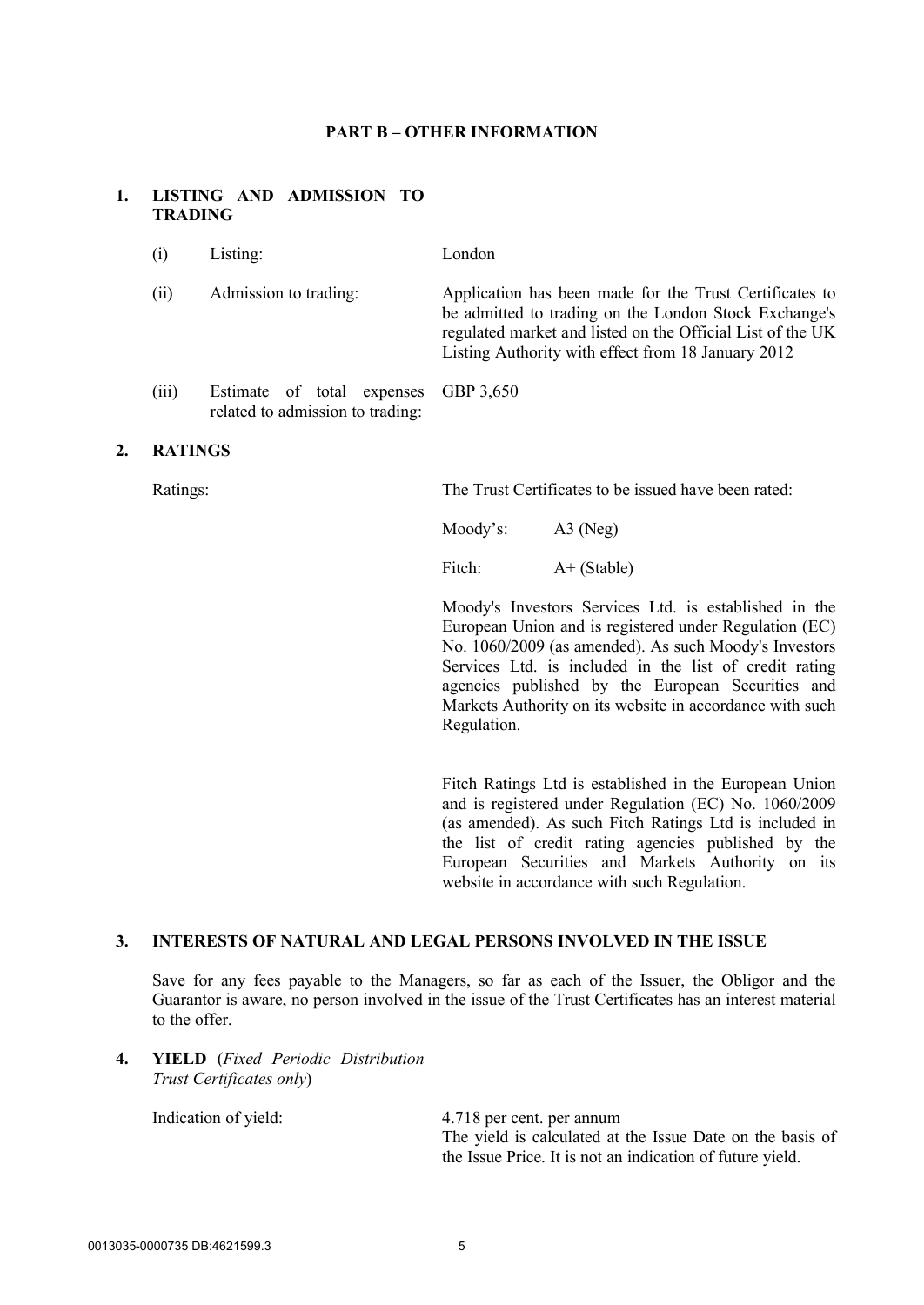# **5. OPERATIONAL INFORMATION**

| (i) | ISIN Code:                                                                                                                                                                     | XS0731642491             |
|-----|--------------------------------------------------------------------------------------------------------------------------------------------------------------------------------|--------------------------|
| (i) | Common Code:                                                                                                                                                                   | 073164249                |
|     | (iii) Any clearing system(s) other than Not Applicable<br>Euroclear Bank S.A./N.V. and<br>Clearstream Banking, société<br>anonyme and the relevant<br>identification number(s) |                          |
|     | (iv) Delivery:                                                                                                                                                                 | Delivery against payment |
| (v) | Names and addresses of Not Applicable<br>additional Paying Agent(s) (if<br>$any)$ :                                                                                            |                          |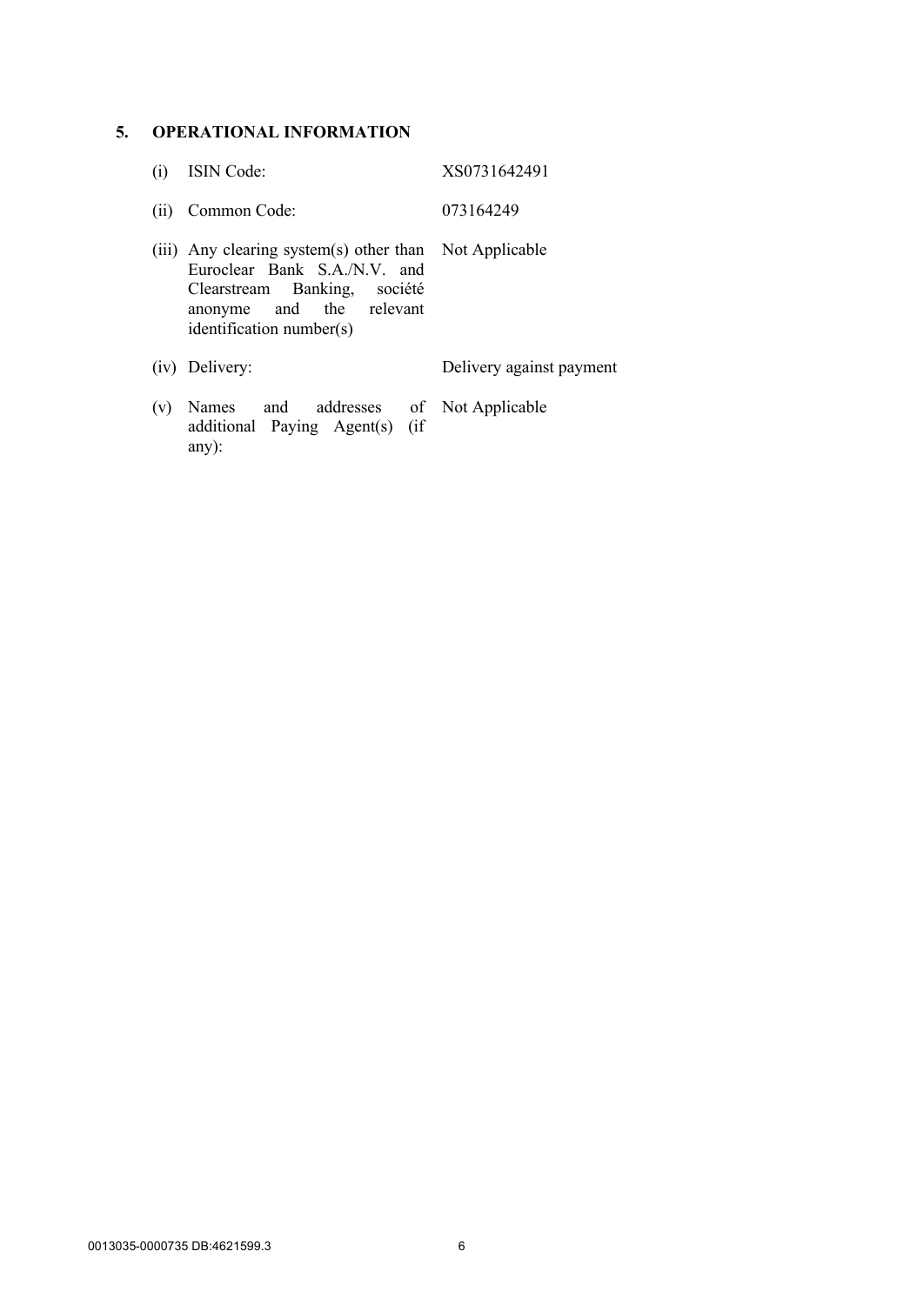## **Annex to the Final Terms**

## **Co-ownership Assets**

# **List of Co-ownership Assets in Respect of U.S.\$500,000,000 Trust Certificates due 2017**

| No. | <b>Description</b><br>of Asset        | Contract<br>Description       | Obligor's<br>Reference<br><b>Number</b> | <b>Contract type</b>                                             | Final<br><b>Maturity</b> | Principal<br><b>Amount Due</b><br>(USD'000) | Obligor<br><b>Share</b><br>(0.467%)<br>(USD'000) | <b>Issuer Share</b><br>$(99.533\%)$<br>(USD'000) |
|-----|---------------------------------------|-------------------------------|-----------------------------------------|------------------------------------------------------------------|--------------------------|---------------------------------------------|--------------------------------------------------|--------------------------------------------------|
| 1.  | Units in<br>asset-based<br>fund       | Real estate                   | X626035                                 | Subscription<br>Agreement                                        | 20/08/2016               | 15,215.08                                   | 71.08                                            | 15,144.00                                        |
| 2.  | Units in<br>asset-based<br>fund       | Real estate                   | C625962                                 | Subscription<br>Agreement                                        | 30/04/2016               | 5,000.00                                    | 23.36                                            | 4,976.64                                         |
| 3.  | Units in<br>asset-based<br>fund       | Real estate                   | K626019                                 | Subscription<br>Agreement                                        | 30/11/2016               | 3,000.00                                    | 14.02                                            | 2,985.98                                         |
| 4.  | Units in<br>asset-based<br>fund       | Infrastructure                | L626060                                 | Subscription<br>Agreement                                        | 09/03/2012               | 10,224.88                                   | 47.77                                            | 10,177.11                                        |
| 5.  | Units in<br>asset-based<br>fund       | Infrastructure/real<br>estate | J626114                                 | Subscription<br>Agreement                                        | 30/06/2013               | 113,083.31                                  | 528.30                                           | 112,555.01                                       |
| 6.  | Units in<br>asset-based<br>fund       | Infrastructure/real<br>estate | P626061                                 | Subscription<br>Agreement                                        | 15/07/2012               | 30,979.58                                   | 144.73                                           | 30,834.85                                        |
| 7.  | Asset<br>based<br>Sukuk               | Real estate                   | X626022                                 | Lease of<br>Properties in<br><b>KSA</b>                          | 16/07/2012               | 15,000.00                                   | 70.08                                            | 14,929.92                                        |
| 8.  | Asset<br>based<br>sukuk               | Real estate                   | X626094                                 | Lease of plant<br>and<br>machineries<br>of DEWA in<br><b>UAE</b> | 16/08/2013               | 13,612.85                                   | 63.60                                            | 13,549.25                                        |
| 9.  | Asset<br>based<br>sukuk               | Real estate                   | N626209                                 | Lease of<br>assets to<br>Department<br>of Finance,<br><b>UAE</b> | 03/11/2014               | 15,000.00                                   | 70.08                                            | 14,929.92                                        |
| 10. | Asset-<br>based<br>Sukuk<br>Mudarabah | <b>Working Capital</b>        | W626030                                 | Mudarabah<br>Agreement<br>with DIFC,<br><b>UAE</b>               | 13/06/2012               | 10,000.00                                   | 46.72                                            | 9,953.28                                         |
| 11. | Asset<br>based<br>sukuk               | Real Estate                   | R626051                                 | Musharaka<br>Agreement<br>with JAFZ,<br><b>UAE</b>               | 27/11/2012               | 26,681.19                                   | 124.65                                           | 26,556.54                                        |
| 12. | Asset<br>based                        | Real Estate                   | Q625972                                 | Lease<br>Agreement                                               | 21/07/2013               | 40,838.55                                   | 190.79                                           | 40,647.76                                        |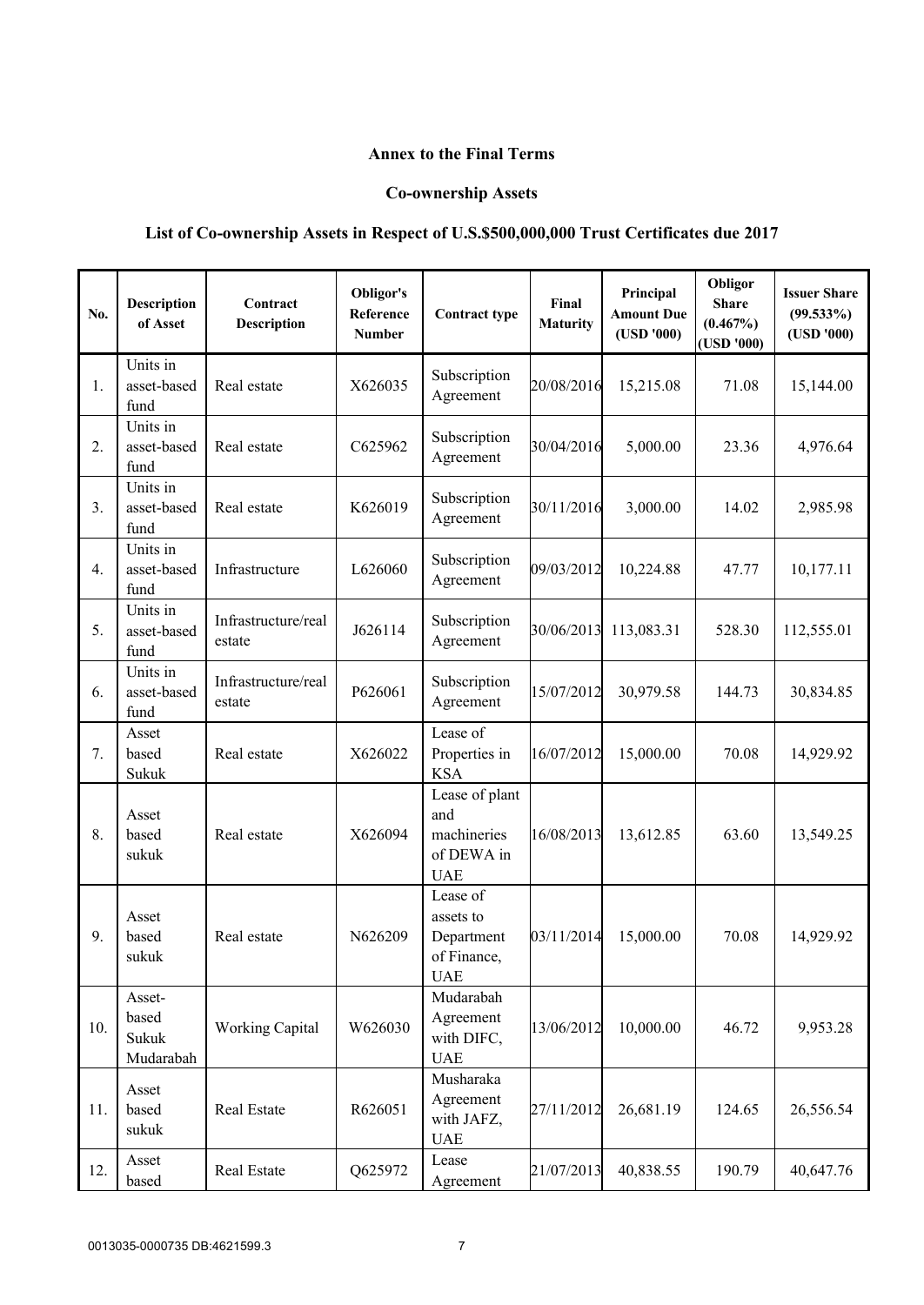| No. | <b>Description</b><br>of Asset    | Contract<br><b>Description</b> | Obligor's<br>Reference<br><b>Number</b> | <b>Contract type</b>                                              | Final<br><b>Maturity</b> | Principal<br><b>Amount Due</b><br>(USD'000) | Obligor<br><b>Share</b><br>$(0.467\%)$<br>(USD '000) | <b>Issuer Share</b><br>$(99.533\%)$<br>(USD'000) |
|-----|-----------------------------------|--------------------------------|-----------------------------------------|-------------------------------------------------------------------|--------------------------|---------------------------------------------|------------------------------------------------------|--------------------------------------------------|
|     | sukuk                             |                                |                                         | with Tamweel<br>in UAE                                            |                          |                                             |                                                      |                                                  |
| 13. | Ijara<br>(leased)<br>asset        | Real estate                    | R922185                                 | Lease of Bu<br>Kadra plot,<br>Dubai                               | 31/12/2027               | 13,388.79                                   | 62.55                                                | 13,326.24                                        |
| 14. | <i>Ijara</i><br>(leased)<br>asset | Real estate                    | S922194                                 | Lease of Al<br>Mamzar plot,<br>Dubai                              | 31/12/2027               | 9,297.14                                    | 43.43                                                | 9,253.71                                         |
| 15. | <i>Ijara</i><br>(leased)<br>asset | Real estate                    | W922145                                 | Lease of City<br>Plaza<br>Building plot,<br>Al Khan,<br>Sharjah   | 31/12/2027               | 7,623.20                                    | 35.61                                                | 7,587.59                                         |
| 16. | <i>Ijara</i><br>(leased)<br>asset | Real estate                    | K922181                                 | Lease of<br>Rocky<br>Building plot,<br>Al Nahda,<br>Dubai         | 31/12/2027               | 9,529.00                                    | 44.52                                                | 9,484.48                                         |
| 17. | <i>Ijara</i><br>(leased)<br>asset | Real estate                    | N922182                                 | Lease of<br>Jawaher<br>Building plot,<br>Al Nahda 2,<br>Dubai     | 31/12/2027               | 8,984.48                                    | 41.97                                                | 8,942.51                                         |
| 18. | <i>Ijara</i><br>(leased)<br>asset | Real estate                    | G922195                                 | Lease of Al<br>Zahra<br>Building plot,<br>Al Nabaa,<br>Sharjah    | 31/12/2027               | 16,335.42                                   | 76.32                                                | 16,259.10                                        |
| 19. | Ijara<br>(leased)<br>asset        | Real estate                    | J922211                                 | Lease of<br>Mankhoul<br>Building plot,<br>Mankhoul,<br>Dubai      | 31/12/2027               | 9,529.00                                    | 44.52                                                | 9,484.48                                         |
| 20. | Ijara<br>(leased)<br>asset        | Real estate                    | U922208                                 | Lease of<br>Discovery<br>Garden<br>Building plot,<br>Dubai        | 31/12/2027               | 10,887.56                                   | 50.86                                                | 10,836.70                                        |
| 21. | <i>Ijara</i><br>(leased)<br>asset | Real estate                    | G922210                                 | Lease of Al<br>Mamzar I<br>Building plot,<br>Al Mamzar,<br>Dubai  | 31/12/2027               | 34,304.38                                   | 160.26                                               | 34,144.12                                        |
| 22. | Ijara<br>(leased)<br>asset        | Real estate                    | GH922210                                | Lease of Al<br>Mamzar II<br>Building plot,<br>Al Mamzar,<br>Dubai | 31/12/2027               | 32,943.10                                   | 153.90                                               | 32,789.20                                        |
| 23. | Ijara                             | Real estate                    | FD922209                                | Lease of RAK 31/12/2027                                           |                          | 17,696.71                                   | 82.67                                                | 17,614.04                                        |